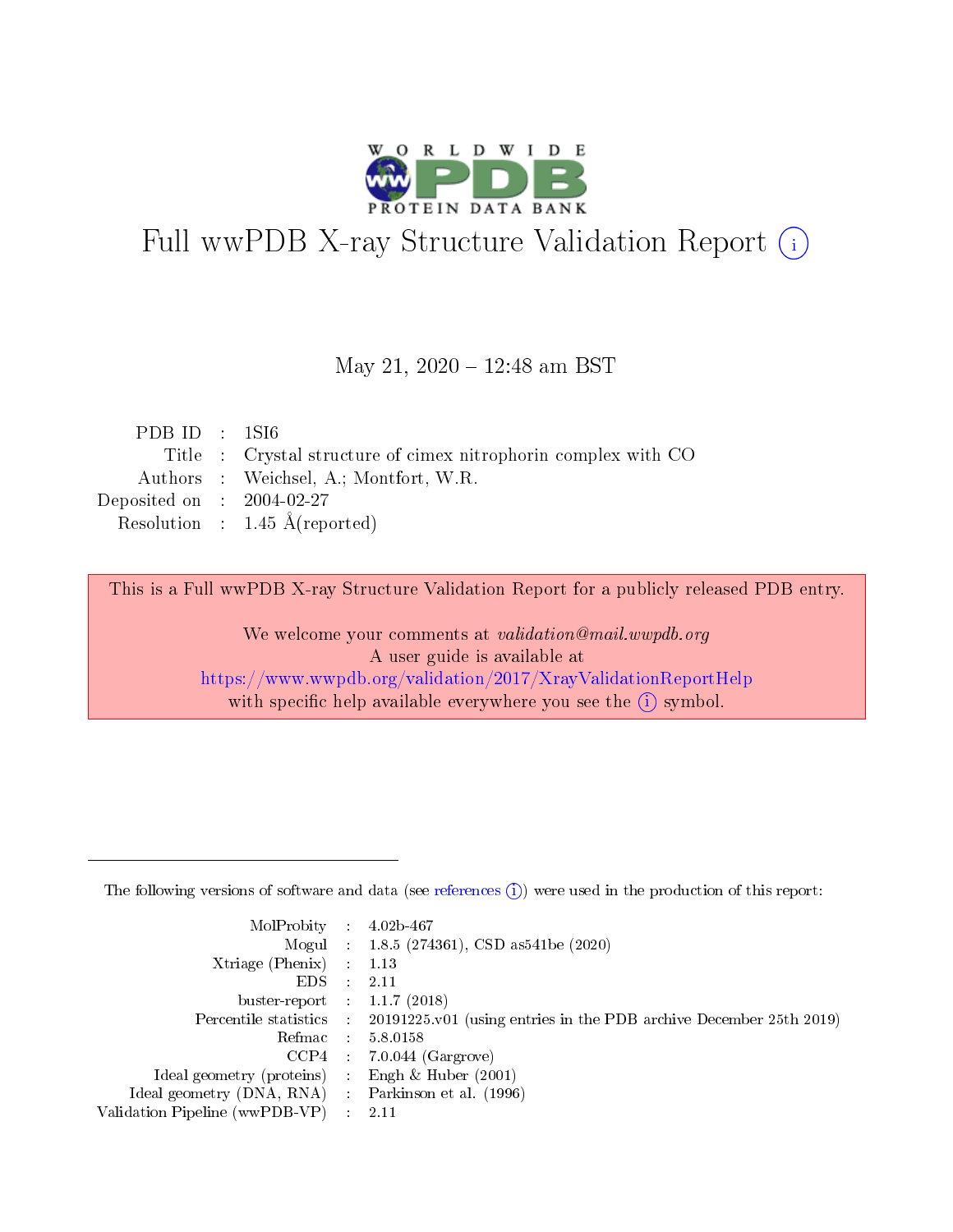# 1 [O](https://www.wwpdb.org/validation/2017/XrayValidationReportHelp#overall_quality)verall quality at a glance  $(i)$

The following experimental techniques were used to determine the structure: X-RAY DIFFRACTION

The reported resolution of this entry is 1.45 Å.

Percentile scores (ranging between 0-100) for global validation metrics of the entry are shown in the following graphic. The table shows the number of entries on which the scores are based.



| Metric                | Whole archive<br>$(\#\mathrm{Entries})$ | Similar resolution<br>$(\#\text{Entries}, \text{resolution range}(\textup{\AA}))$ |
|-----------------------|-----------------------------------------|-----------------------------------------------------------------------------------|
| $R_{free}$            | 130704                                  | $1156(1.46-1.46)$                                                                 |
| Clashscore            | 141614                                  | $1202(1.46-1.46)$                                                                 |
| Ramachandran outliers | 138981                                  | $\overline{1178}$ $(1.46-1.46)$                                                   |
| Sidechain outliers    | 138945                                  | $1178(1.46-1.46)$                                                                 |
| RSRZ outliers         | 127900                                  | $1139(1.46-1.46)$                                                                 |

The table below summarises the geometric issues observed across the polymeric chains and their fit to the electron density. The red, orange, yellow and green segments on the lower bar indicate the fraction of residues that contain outliers for  $>=3, 2, 1$  and 0 types of geometric quality criteria respectively. A grey segment represents the fraction of residues that are not modelled. The numeric value for each fraction is indicated below the corresponding segment, with a dot representing fractions  $\epsilon=5\%$  The upper red bar (where present) indicates the fraction of residues that have poor fit to the electron density. The numeric value is given above the bar.

| Mol | $\cap$ hain | Length | Quality of chain |     |     |  |  |  |  |
|-----|-------------|--------|------------------|-----|-----|--|--|--|--|
|     |             |        | 7%               |     |     |  |  |  |  |
|     |             | 282    | 85%              | 12% | . . |  |  |  |  |

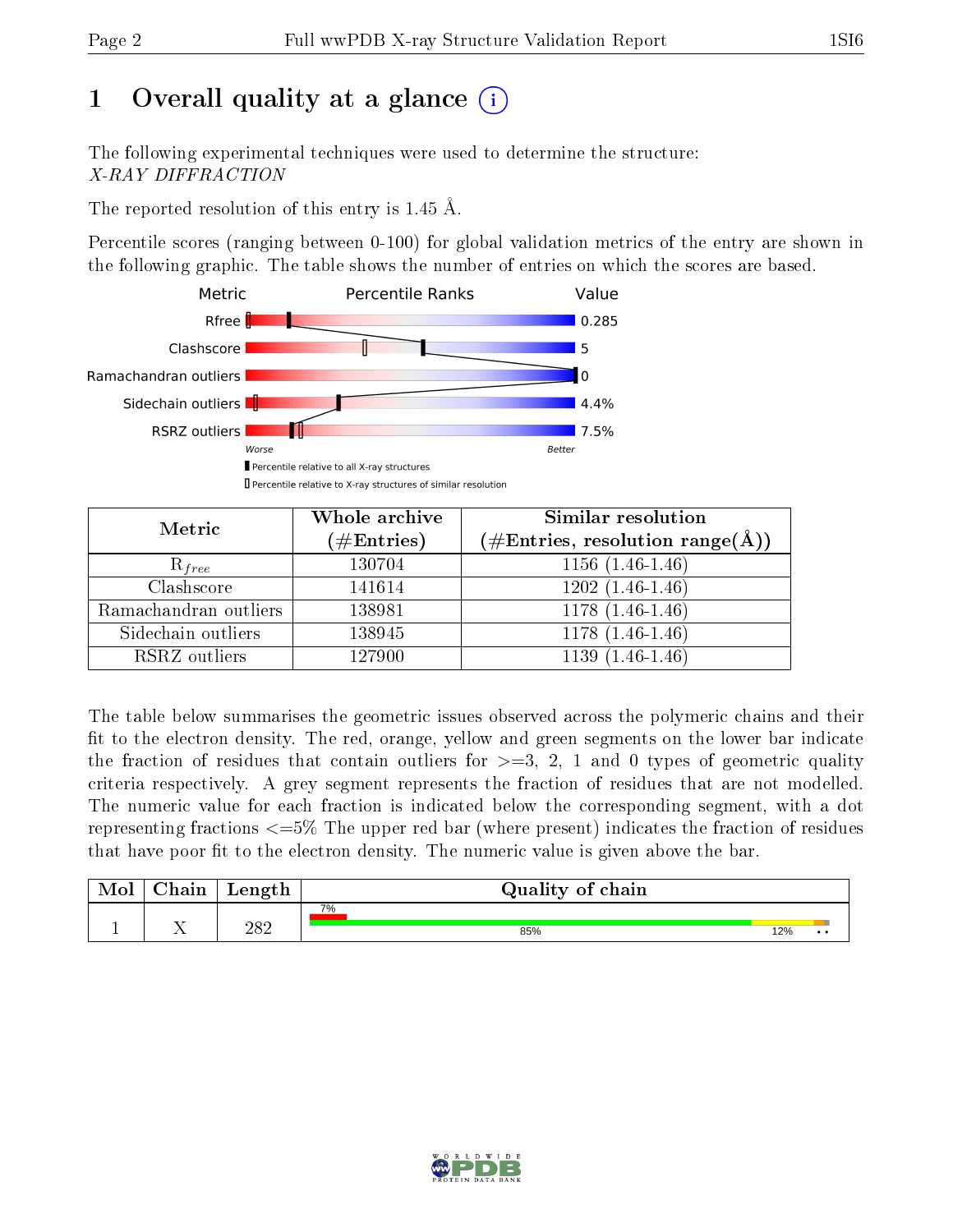# 2 Entry composition (i)

There are 4 unique types of molecules in this entry. The entry contains 2491 atoms, of which 0 are hydrogens and 0 are deuteriums.

In the tables below, the ZeroOcc column contains the number of atoms modelled with zero occupancy, the AltConf column contains the number of residues with at least one atom in alternate conformation and the Trace column contains the number of residues modelled with at most 2 atoms.

Molecule 1 is a protein called salivary nitrophorin.

| Mol | Chain | Residues | Atoms                |  |     |     |  | $\text{ZeroOcc} \mid \text{AltConf} \mid$ | $\mid$ Trace $\mid$ |
|-----|-------|----------|----------------------|--|-----|-----|--|-------------------------------------------|---------------------|
|     |       | 280      | <b>Total</b><br>2247 |  | 376 | 449 |  |                                           |                     |

• Molecule 2 is CARBON MONOXIDE (three-letter code: CMO) (formula: CO).

| <b>CMO</b> |  |
|------------|--|
| $C = O+$   |  |

| Mol | Chain   Residues | Atoms   |  |  | $ZeroOcc \mid AltConf$ |  |
|-----|------------------|---------|--|--|------------------------|--|
|     |                  | Total C |  |  |                        |  |

 Molecule 3 is PROTOPORPHYRIN IX CONTAINING FE (three-letter code: HEM) (formula:  $C_{34}H_{32}FeN_4O_4$ ).

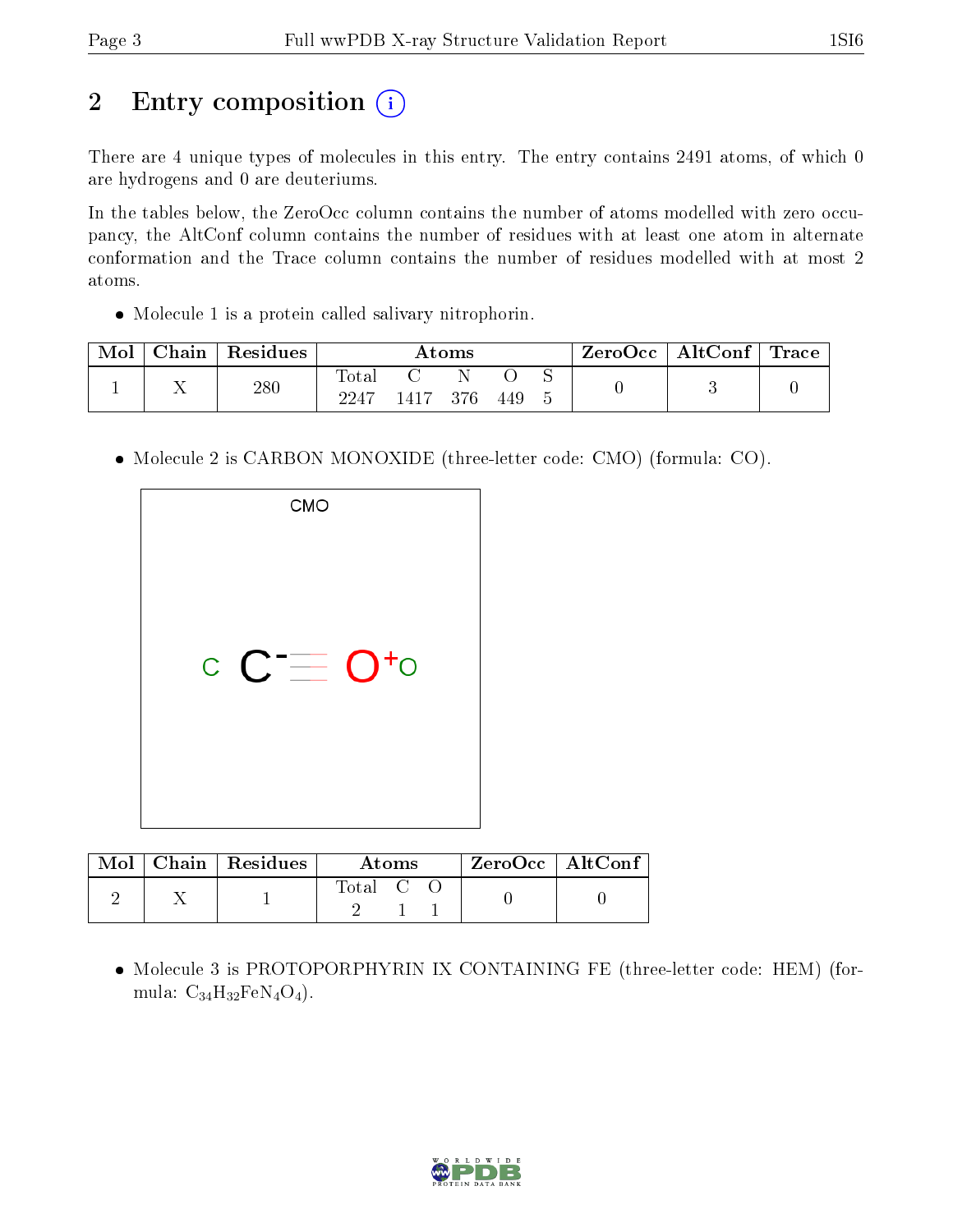

| Mol |  | $\mid$ Chain $\mid$ Residues | Atoms      |  |  |  |  | $\mathsf{ZeroOcc} \mid \mathsf{AltConf} \mid$ |  |
|-----|--|------------------------------|------------|--|--|--|--|-----------------------------------------------|--|
|     |  |                              | Total C Fe |  |  |  |  |                                               |  |
|     |  |                              |            |  |  |  |  |                                               |  |

 $\bullet\,$  Molecule 4 is water.

|  | $Mol$   Chain   Residues | Atoms               | $ZeroOcc \mid AltConf \mid$ |
|--|--------------------------|---------------------|-----------------------------|
|  | 199                      | Fotal<br>199<br>199 |                             |

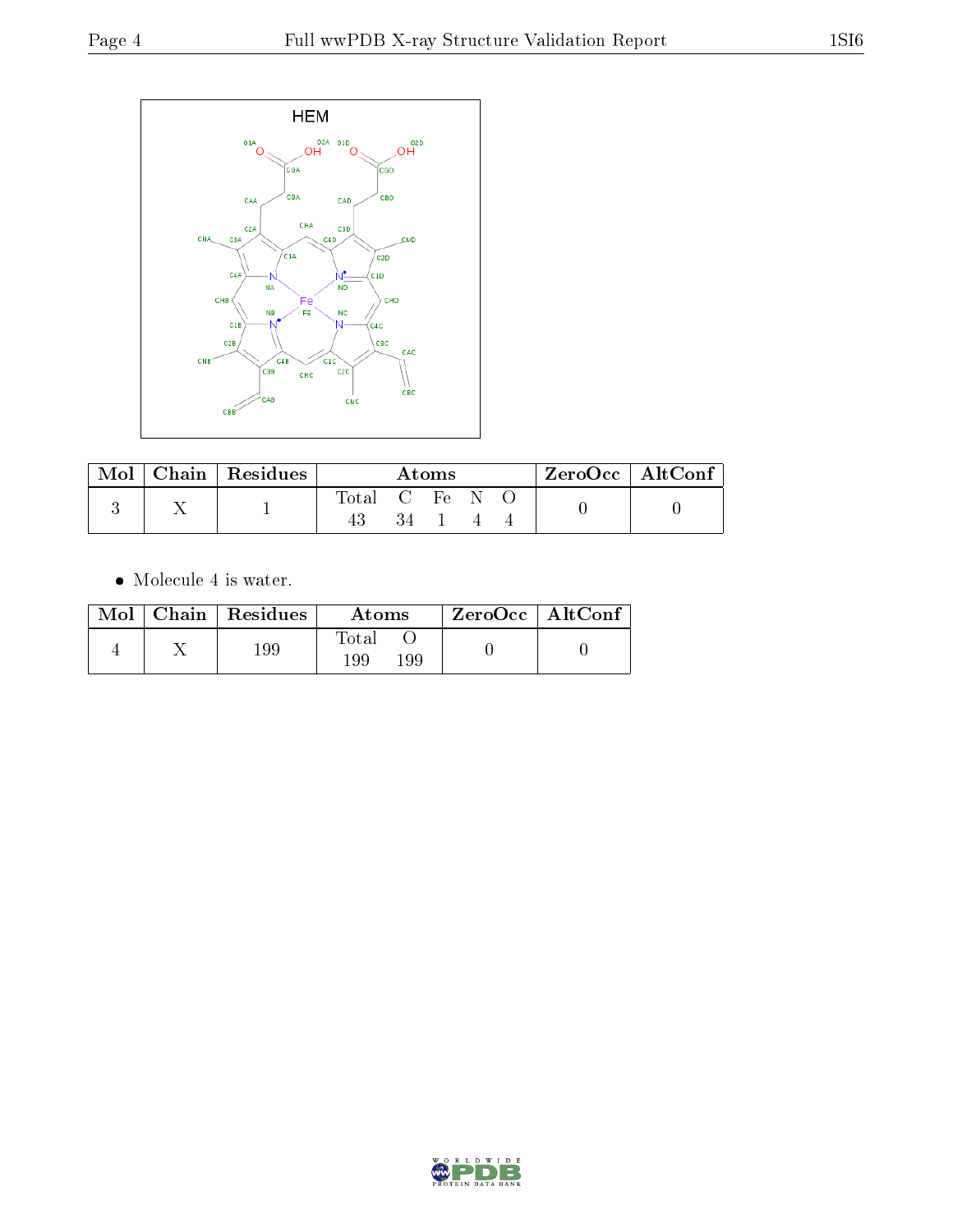# 3 Residue-property plots  $(i)$

These plots are drawn for all protein, RNA and DNA chains in the entry. The first graphic for a chain summarises the proportions of the various outlier classes displayed in the second graphic. The second graphic shows the sequence view annotated by issues in geometry and electron density. Residues are color-coded according to the number of geometric quality criteria for which they contain at least one outlier: green  $= 0$ , yellow  $= 1$ , orange  $= 2$  and red  $= 3$  or more. A red dot above a residue indicates a poor fit to the electron density (RSRZ  $> 2$ ). Stretches of 2 or more consecutive residues without any outlier are shown as a green connector. Residues present in the sample, but not in the model, are shown in grey.



• Molecule 1: salivary nitrophorin

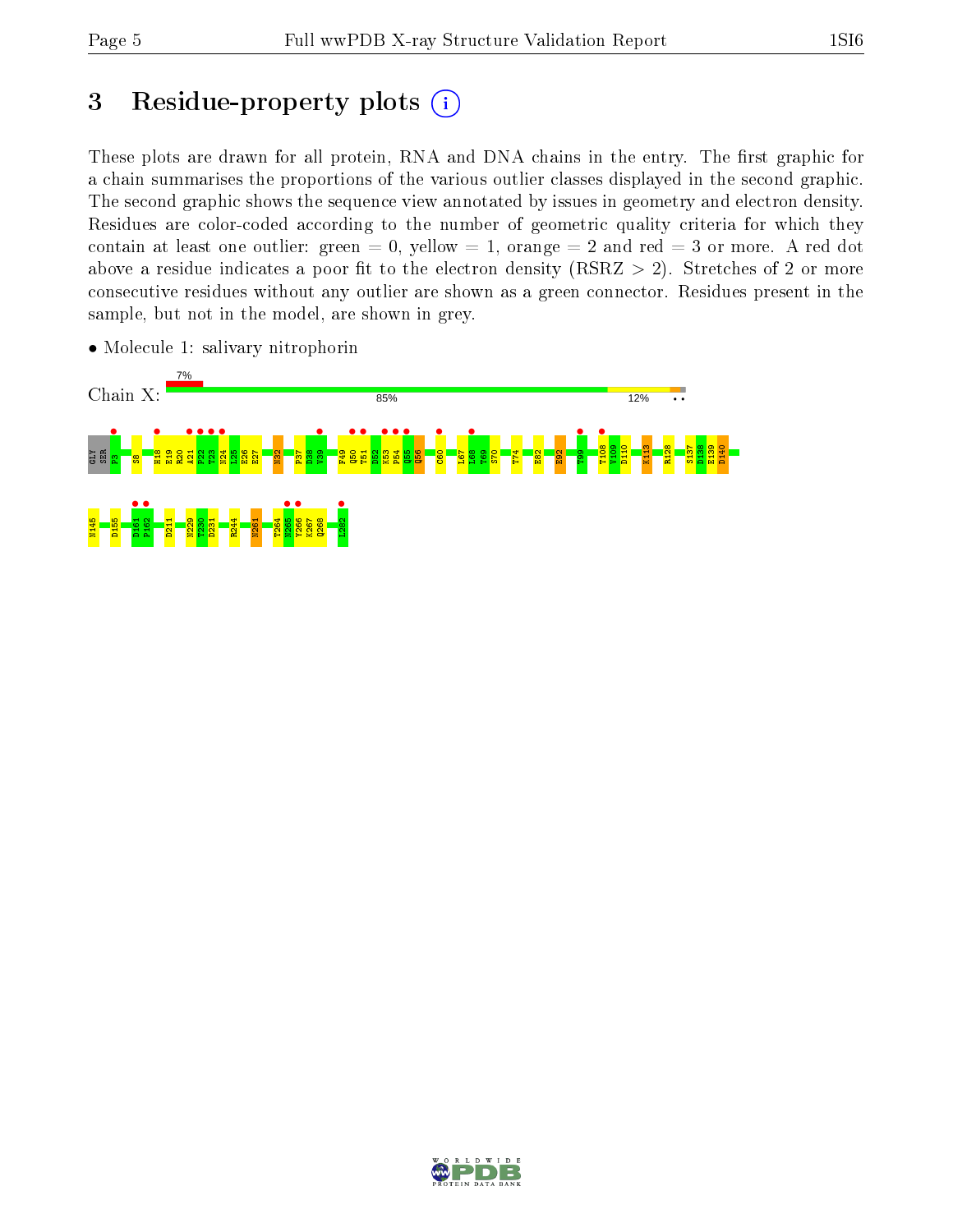## 4 Data and refinement statistics  $(i)$

| Property                                                                | Value                                             | Source     |
|-------------------------------------------------------------------------|---------------------------------------------------|------------|
| Space group                                                             | P 1 21 1                                          | Depositor  |
| Cell constants                                                          | $49.16\text{\AA}$<br>$41.57\text{\AA}$<br>65.39Å  | Depositor  |
| a, b, c, $\alpha$ , $\beta$ , $\gamma$                                  | $95.48^\circ$<br>$90.00^{\circ}$<br>$90.00^\circ$ |            |
| Resolution $(A)$                                                        | 15.00<br>$-1.45$                                  | Depositor  |
|                                                                         | 65.09<br>1.40<br>$\frac{1}{2}$                    | <b>EDS</b> |
| % Data completeness                                                     | $95.5(15.00-1.45)$                                | Depositor  |
| (in resolution range)                                                   | $95.4(65.09-1.40)$                                | <b>EDS</b> |
| $R_{merge}$                                                             | $0.07\,$                                          | Depositor  |
| $\mathrm{R}_{sym}$                                                      | (Not available)                                   | Depositor  |
| $\langle I/\sigma(I) \rangle^{-1}$                                      | $0.00$ (at 1.40Å)                                 | Xtriage    |
| Refinement program                                                      | REFMAC 5.1.24                                     | Depositor  |
|                                                                         | 0.203,<br>0.257                                   | Depositor  |
| $R, R_{free}$                                                           | 0.238,<br>0.285                                   | DCC        |
| $\mathcal{R}_{free}$ test set                                           | $\overline{2650}$ reflections $(5.10\%)$          | wwPDB-VP   |
| Wilson B-factor $(A^2)$                                                 | 17.0                                              | Xtriage    |
| Anisotropy                                                              | 0.069                                             | Xtriage    |
| Bulk solvent $k_{sol}(\mathrm{e}/\mathrm{A}^3),\,B_{sol}(\mathrm{A}^2)$ | $0.47$ , $70.2$                                   | <b>EDS</b> |
| L-test for twinning <sup>2</sup>                                        | $< L >$ = 0.51, $< L2 >$ = 0.34                   | Xtriage    |
| Estimated twinning fraction                                             | No twinning to report.                            | Xtriage    |
| $F_o, F_c$ correlation                                                  | 0.94                                              | <b>EDS</b> |
| Total number of atoms                                                   | 2491                                              | wwPDB-VP   |
| Average B, all atoms $(A^2)$                                            | 29.0                                              | wwPDB-VP   |

Xtriage's analysis on translational NCS is as follows: The largest off-origin peak in the Patterson function is  $10.96\%$  of the height of the origin peak. No significant pseudotranslation is detected.

<sup>&</sup>lt;sup>2</sup>Theoretical values of  $\langle |L| \rangle$ ,  $\langle L^2 \rangle$  for acentric reflections are 0.5, 0.333 respectively for untwinned datasets, and 0.375, 0.2 for perfectly twinned datasets.



<span id="page-5-1"></span><span id="page-5-0"></span><sup>1</sup> Intensities estimated from amplitudes.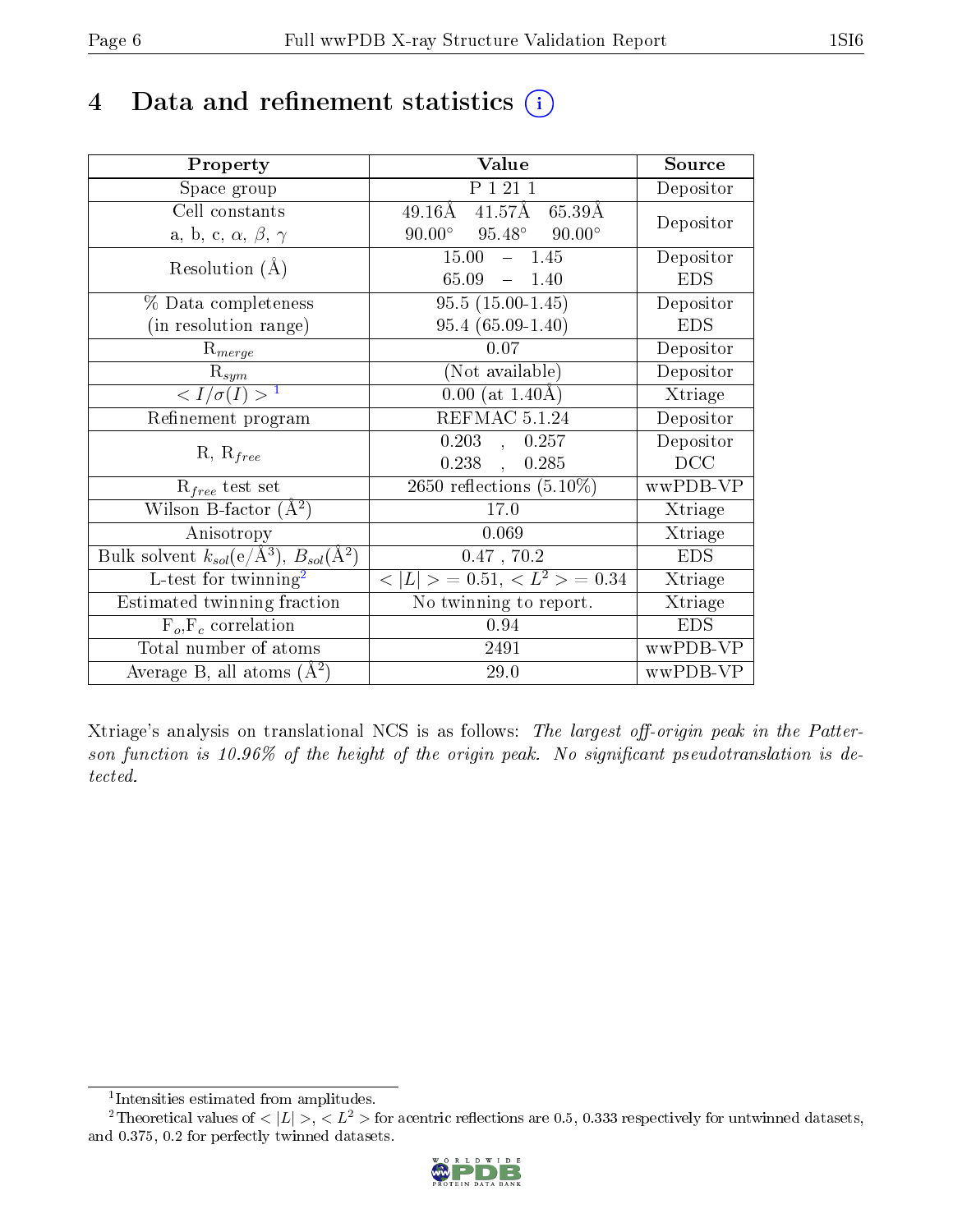# 5 Model quality  $(i)$

### 5.1 Standard geometry  $(i)$

Bond lengths and bond angles in the following residue types are not validated in this section: CMO, HEM

The Z score for a bond length (or angle) is the number of standard deviations the observed value is removed from the expected value. A bond length (or angle) with  $|Z| > 5$  is considered an outlier worth inspection. RMSZ is the root-mean-square of all Z scores of the bond lengths (or angles).

| $Mol$   Chain |      | Bond lengths                | Bond angles |                    |  |
|---------------|------|-----------------------------|-------------|--------------------|--|
|               |      | $RMSZ \mid # Z  > 5$   RMSZ |             | $\# Z  > 5$        |  |
|               | 0.86 | 0/2301                      | 0.99        | $6/3123$ $(0.2\%)$ |  |

There are no bond length outliers.

All (6) bond angle outliers are listed below:

| Mol | Chain | Res | Type       | Atoms       | Z    | Observed $(°)$ | Ideal $(°)$ |
|-----|-------|-----|------------|-------------|------|----------------|-------------|
|     |       | 244 | $\rm{ARG}$ | NE-CZ-NH1   | 7.72 | 124.16         | 120.30      |
|     | Х     | 140 | ASP        | $CB-CG-OD2$ | 6.32 | 123.99         | 118.30      |
|     | X     | 110 | ASP        | $CB-CG-OD2$ | 6.14 | 123.82         | 118.30      |
|     | Х     | 231 | ASP        | $CB-CG-OD2$ | 6 11 | 123.80         | 118.30      |
|     | X     | 155 | A SP       | $CB-CG-OD2$ | 5.66 | 123.40         | 118.30      |
|     | X     | 211 | A SP       | $CB-CG-OD2$ | 5.28 | 123.05         | 118.30      |

There are no chirality outliers.

There are no planarity outliers.

#### 5.2 Too-close contacts  $(i)$

In the following table, the Non-H and H(model) columns list the number of non-hydrogen atoms and hydrogen atoms in the chain respectively. The H(added) column lists the number of hydrogen atoms added and optimized by MolProbity. The Clashes column lists the number of clashes within the asymmetric unit, whereas Symm-Clashes lists symmetry related clashes.

|  |      |      | Mol   Chain   Non-H   H(model)   H(added)   Clashes   Symm-Clashes |
|--|------|------|--------------------------------------------------------------------|
|  | 2247 | 2199 |                                                                    |
|  |      |      |                                                                    |
|  |      |      |                                                                    |
|  | 199  |      |                                                                    |
|  | 2491 | 2220 |                                                                    |

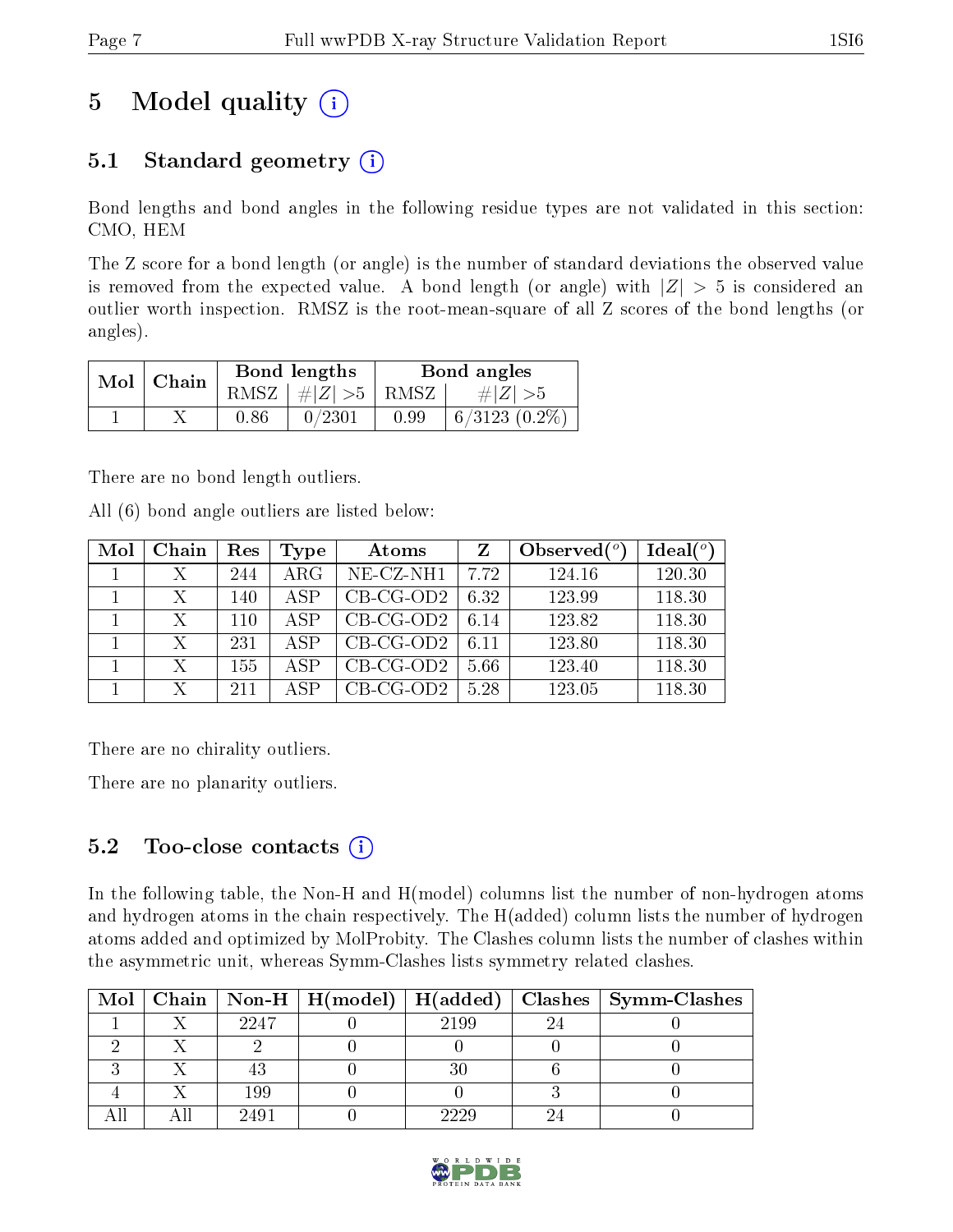The all-atom clashscore is defined as the number of clashes found per 1000 atoms (including hydrogen atoms). The all-atom clashscore for this structure is 5.

|            |  |  |  | All (24) close contacts within the same asymmetric unit are listed below, sorted by their clash |  |  |  |  |
|------------|--|--|--|-------------------------------------------------------------------------------------------------|--|--|--|--|
| magnitude. |  |  |  |                                                                                                 |  |  |  |  |

| Atom-1             | Atom-2             | Interatomic      | Clash         |  |
|--------------------|--------------------|------------------|---------------|--|
|                    |                    | distance $(\AA)$ | overlap $(A)$ |  |
| 1:X:49:PHE:HA      | 3:X:300:HEM:HBC2   | 1.45             | 0.96          |  |
| 1: X:21:ALA:HA     | 3:X:300:HEM:HBB2   | 1.49             | 0.92          |  |
| 1: X:21: ALA:CA    | 3:X:300:HEM:HBB2   | 2.12             | 0.79          |  |
| 1:X:49:PHE:HA      | 3:X:300:HEM:CBC    | 2.13             | 0.77          |  |
| 1: X:32: ASN:H     | 1: X:32: ASN: HD22 | 1.37             | 0.70          |  |
| 1:X:21:ALA:N       | 3:X:300:HEM:HBB2   | 2.12             | 0.63          |  |
| 1:X:108:THR:HG23   | 1:X:113:LYS:HA     | 1.84             | 0.60          |  |
| 1:X:137:SER:OG     | 1: X: 140: ASP: CG | 2.40             | 0.60          |  |
| 1:X:27:GLU:HB3     | 1:X:266:TYR:OH     | 2.04             | 0.58          |  |
| 1:X:56:GLN:NE2     | 1: X:60: CYS:SG    | 2.77             | 0.57          |  |
| 1: X: 8: SER: OG   | 1: X:37: PRO:HA    | 2.11             | 0.50          |  |
| 1:X:264:THR:O      | 1:X:267:LYS:HG2    | 2.14             | 0.48          |  |
| 1:X:261[A]:ASN:ND2 | 4:X:466:HOH:O      | 2.47             | 0.47          |  |
| 1:X:74:THR:OG1     | 1:X:92:GLU:HG2     | 2.15             | 0.47          |  |
| 1:X:137:SER:HG     | 1:X:140:ASP:CG     | 2.18             | 0.46          |  |
| 1: X:24: ASN:HD21  | 1: X:27: GLU:CB    | 2.29             | 0.46          |  |
| 1: X: 26: GLU: HG2 | 1:X:67:LEU:HD21    | 1.97             | 0.45          |  |
| 1: X:32: ASN:H     | 1: X:32: ASN: ND2  | 2.11             | 0.45          |  |
| 1:X:53:LYS:N       | 1: X:54: PRO:CD    | 2.79             | 0.45          |  |
| 1:X:139:GLU:HG3    | 4:X:488:HOH:O      | 2.18             | 0.44          |  |
| 1: X:20: ARG: C    | 3:X:300:HEM:HBB2   | 2.39             | 0.42          |  |
| 1:X:51:THR:HG21    | 1:X:53:LYS:HZ3     | 1.84             | 0.41          |  |
| $1:$ X:145:ASN:ND2 | 4:X:307:HOH:O      | 2.46             | 0.41          |  |
| 1:X:50:GLN:HB3     | 1:X:82:GLU:OE2     | 2.21             | 0.41          |  |

There are no symmetry-related clashes.

#### 5.3 Torsion angles (i)

#### 5.3.1 Protein backbone (i)

In the following table, the Percentiles column shows the percent Ramachandran outliers of the chain as a percentile score with respect to all X-ray entries followed by that with respect to entries of similar resolution.

The Analysed column shows the number of residues for which the backbone conformation was analysed, and the total number of residues.

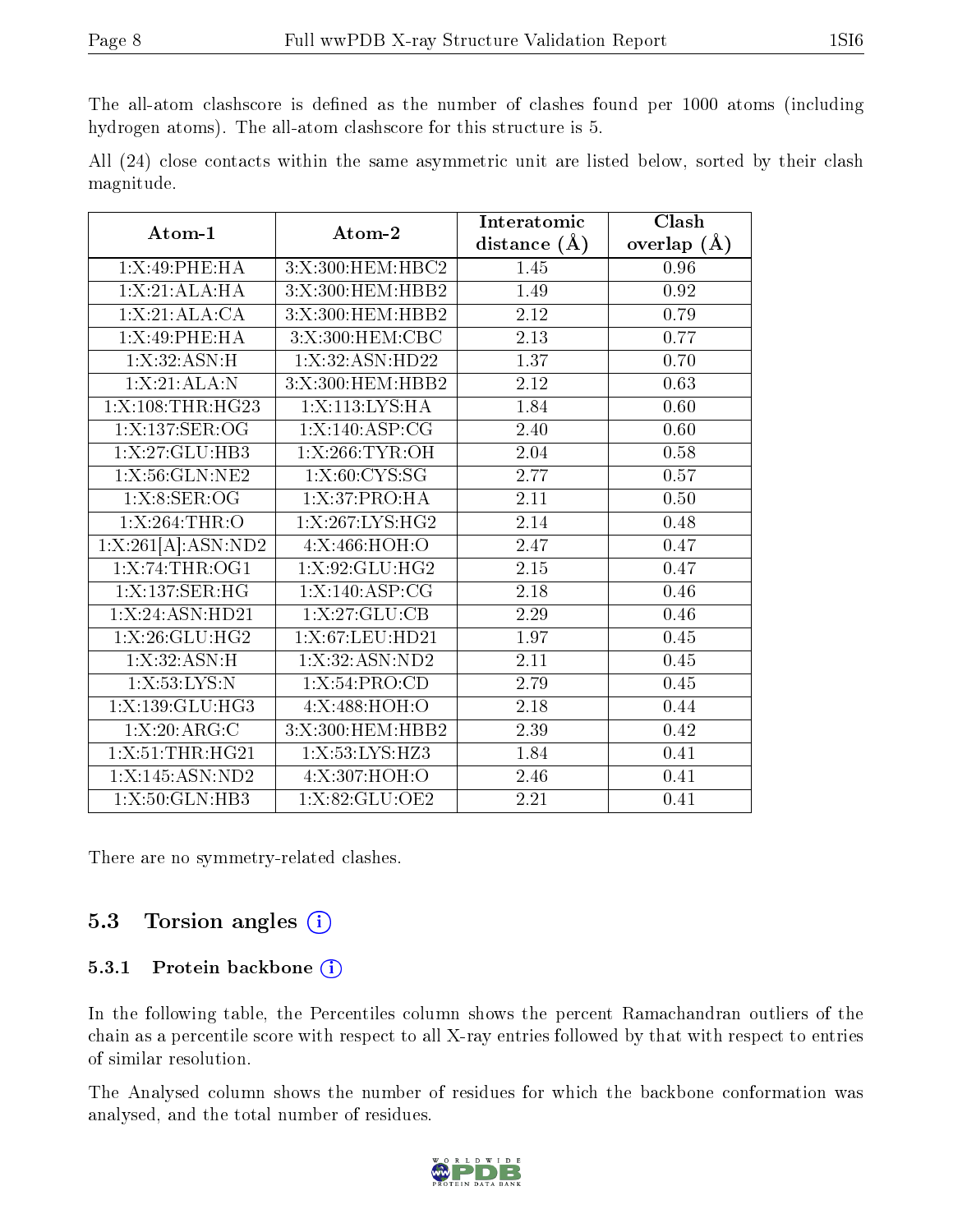| $\mid$ Mol $\mid$ Chain $\mid$ | Analysed                            |  | Favoured   Allowed   Outliers   Percentiles |
|--------------------------------|-------------------------------------|--|---------------------------------------------|
|                                | 281/282 (100%)   275 (98%)   6 (2%) |  | $\vert$ 100 100 $\vert$                     |

There are no Ramachandran outliers to report.

#### 5.3.2 Protein sidechains (i)

In the following table, the Percentiles column shows the percent sidechain outliers of the chain as a percentile score with respect to all X-ray entries followed by that with respect to entries of similar resolution.

The Analysed column shows the number of residues for which the sidechain conformation was analysed, and the total number of residues.

| Mol   Chain | Analysed                                                     |  | Rotameric   Outliers   Percentiles |  |  |
|-------------|--------------------------------------------------------------|--|------------------------------------|--|--|
|             | $\mid$ 255/253 (101%) $\mid$ 242 (95%) $\mid$ 13 (5%) $\mid$ |  | $\boxed{24}$ $\boxed{2}$           |  |  |

All (13) residues with a non-rotameric sidechain are listed below:

| Mol | ${\rm Chain}$  | Res    | Type       |
|-----|----------------|--------|------------|
| 1   | X              | 18     | HIS        |
| 1   | X              | 19[A]  | GLU        |
| 1   | X              | 19 B   | GLU        |
| 1   | X              | 32     | <b>ASN</b> |
| 1   | X              | 56     | <b>GLN</b> |
| 1   | X              | 70     | SER        |
| 1   | X              | 92     | GLU        |
| 1   | $\overline{X}$ | 113    | <b>LYS</b> |
| 1   | X              | 128    | $\rm{ARG}$ |
| 1   | X              | 229    | <b>ASN</b> |
| 1   | X              | 261[A] | <b>ASN</b> |
| 1   | Х              | 261[B] | <b>ASN</b> |
| 1   | $\overline{X}$ | 268    | GLN        |

Some sidechains can be flipped to improve hydrogen bonding and reduce clashes. All (6) such sidechains are listed below:

| Mol | Chain | Res | <b>Type</b> |
|-----|-------|-----|-------------|
|     |       | 24  | <b>ASN</b>  |
|     | X     | 32  | <b>ASN</b>  |
|     | X     | 50  | GLN         |
|     |       | 145 | <b>ASN</b>  |
|     |       | 256 | GL N        |

Continued on next page...

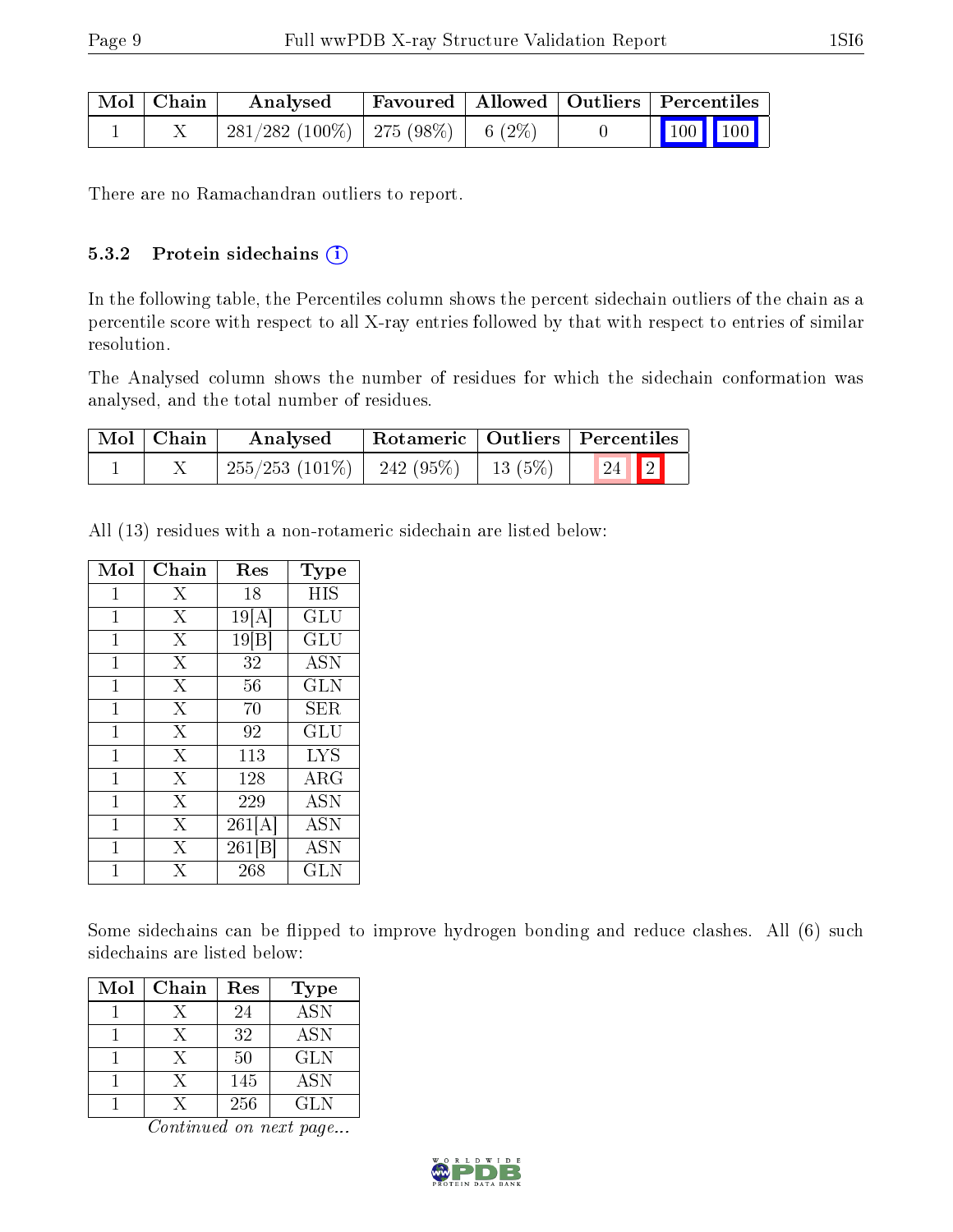Continued from previous page...

| Mol | Chain | $\mathbb{R}$ Res | Type |
|-----|-------|------------------|------|
|     |       |                  |      |

#### $5.3.3$  RNA  $(i)$

There are no RNA molecules in this entry.

#### 5.4 Non-standard residues in protein, DNA, RNA chains (i)

There are no non-standard protein/DNA/RNA residues in this entry.

#### 5.5 Carbohydrates (i)

There are no carbohydrates in this entry.

### 5.6 Ligand geometry  $(i)$

2 ligands are modelled in this entry.

In the following table, the Counts columns list the number of bonds (or angles) for which Mogul statistics could be retrieved, the number of bonds (or angles) that are observed in the model and the number of bonds (or angles) that are defined in the Chemical Component Dictionary. The Link column lists molecule types, if any, to which the group is linked. The Z score for a bond length (or angle) is the number of standard deviations the observed value is removed from the expected value. A bond length (or angle) with  $|Z| > 2$  is considered an outlier worth inspection. RMSZ is the root-mean-square of all Z scores of the bond lengths (or angles).

| Mol |            | $\mid$ Chain $\mid$ Res $\mid$ |     | ${\rm Link}$ |          | Bond lengths |             |          | Bond angles |             |
|-----|------------|--------------------------------|-----|--------------|----------|--------------|-------------|----------|-------------|-------------|
|     | Type       |                                |     |              | Counts   | RMSZ         | # $ Z  > 2$ | Counts   | RMSZ        | $\# Z  > 2$ |
|     | CMO        | ∡⊾                             | 298 |              | 0,1,1    | 0.00         |             | $\sim$   |             |             |
|     | <b>HEM</b> |                                | 300 | 19.          | 27,50,50 | 2.01         | 6(22%)      | 17,82,82 | 2.31        |             |

In the following table, the Chirals column lists the number of chiral outliers, the number of chiral centers analysed, the number of these observed in the model and the number defined in the Chemical Component Dictionary. Similar counts are reported in the Torsion and Rings columns. '-' means no outliers of that kind were identified.

|     |     |                          | Mol   Type   Chain   Res   Link   Chirals   Torsions   Rings |                          |
|-----|-----|--------------------------|--------------------------------------------------------------|--------------------------|
| HEM | 300 | <b>Contract Contract</b> | $\frac{1}{0}$ (6/54/54)                                      | <b>Contract Contract</b> |

All (6) bond length outliers are listed below:

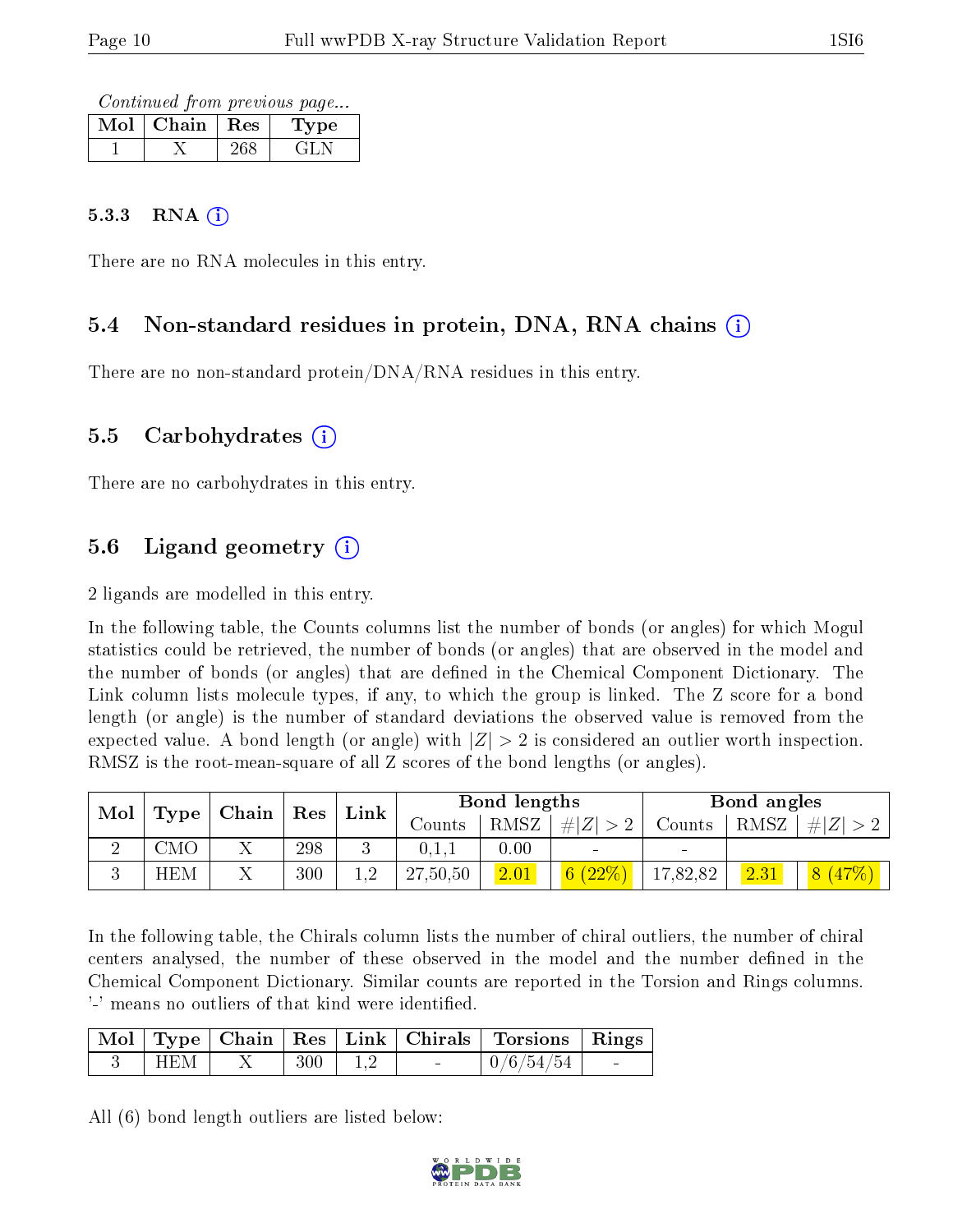| Mol | Chain | Res | Type       | Atoms                | $\mathbf{Z}$ | Observed $(A$ | $Ideal(\AA)$ |
|-----|-------|-----|------------|----------------------|--------------|---------------|--------------|
| 3   | Х     | 300 | <b>HEM</b> | $C3C-C2C$            | $-6.25$      | 1.31          | 1.40         |
| 3   | Х     | 300 | <b>HEM</b> | $C3B-C2B$            | $-4.37$      | 1.34          | 1.40         |
| 3   | Χ     | 300 | <b>HEM</b> | $C3D-C2D$            | 3.71         | 1.48          | 1.37         |
| 3   | X     | 300 | <b>HEM</b> | CAA-C <sub>2</sub> A | 2.45         | 1.55          | 1.52         |
| 3   | Х     | 300 | <b>HEM</b> | $C3B-CAB$            | 2.31         | 1.52          | 1.47         |
| 3   | X     | 300 | <b>HEM</b> | $C1A-NA$             | 2.15         | 1.40          | 1.36         |

All (8) bond angle outliers are listed below:

| Mol | Chain | Res | Type       | Atoms                                              | $Z_{\parallel}$ | Observed $(°)$ | Ideal $($ <sup>o</sup> |
|-----|-------|-----|------------|----------------------------------------------------|-----------------|----------------|------------------------|
| 3   | Х     | 300 | <b>HEM</b> | $CMB-C2B-C3B$                                      | 4.61            | 133.31         | 124.68                 |
| 3   | Χ     | 300 | <b>HEM</b> | CBA-CAA-C2A                                        | $-4.48$         | 104.22         | 112.49                 |
| 3   | X     | 300 | <b>HEM</b> | C <sub>4</sub> C-C <sub>3</sub> C-C <sub>2</sub> C | 2.87            | 108.90         | 106.90                 |
| 3   | X     | 300 | <b>HEM</b> | $C3B-C4B-NB$                                       | $-2.85$         | 105.53         | 109.21                 |
| 3   | X     | 300 | <b>HEM</b> | CMA-C3A-C4A                                        | $-2.69$         | 124.33         | 128.46                 |
| 3   | X     | 300 | <b>HEM</b> | CBD-CAD-C3D                                        | $-2.58$         | 107.72         | 112.48                 |
| 3   | Χ     | 300 | <b>HEM</b> | CAD-CBD-CGD                                        | $-2.47$         | 108.53         | 112.67                 |
| 3   | Х     | 300 | <b>HEM</b> | CMA-C3A-C2A                                        | 2.32            | 129.31         | 124.94                 |

There are no chirality outliers.

There are no torsion outliers.

There are no ring outliers.

1 monomer is involved in 6 short contacts:

|  |             | Mol   Chain   Res   Type   Clashes   Symm-Clashes |
|--|-------------|---------------------------------------------------|
|  | $300$   HEM |                                                   |

The following is a two-dimensional graphical depiction of Mogul quality analysis of bond lengths, bond angles, torsion angles, and ring geometry for all instances of the Ligand of Interest. In addition, ligands with molecular weight > 250 and outliers as shown on the validation Tables will also be included. For torsion angles, if less then 5% of the Mogul distribution of torsion angles is within 10 degrees of the torsion angle in question, then that torsion angle is considered an outlier. Any bond that is central to one or more torsion angles identified as an outlier by Mogul will be highlighted in the graph. For rings, the root-mean-square deviation (RMSD) between the ring in question and similar rings identified by Mogul is calculated over all ring torsion angles. If the average RMSD is greater than 60 degrees and the minimal RMSD between the ring in question and any Mogul-identified rings is also greater than 60 degrees, then that ring is considered an outlier. The outliers are highlighted in purple. The color gray indicates Mogul did not find sufficient equivalents in the CSD to analyse the geometry.

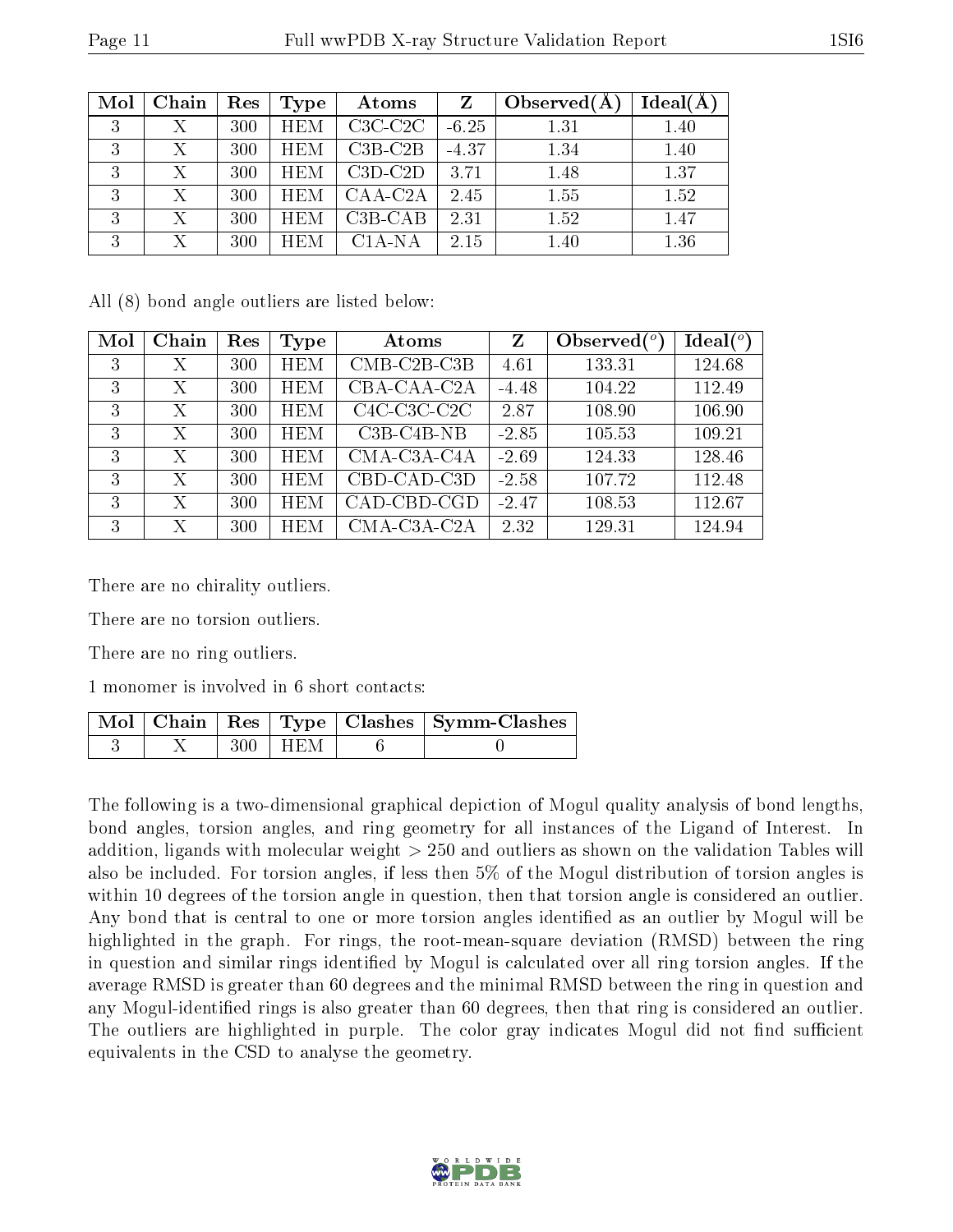

### 5.7 [O](https://www.wwpdb.org/validation/2017/XrayValidationReportHelp#nonstandard_residues_and_ligands)ther polymers (i)

There are no such residues in this entry.

### 5.8 Polymer linkage issues (i)

There are no chain breaks in this entry.



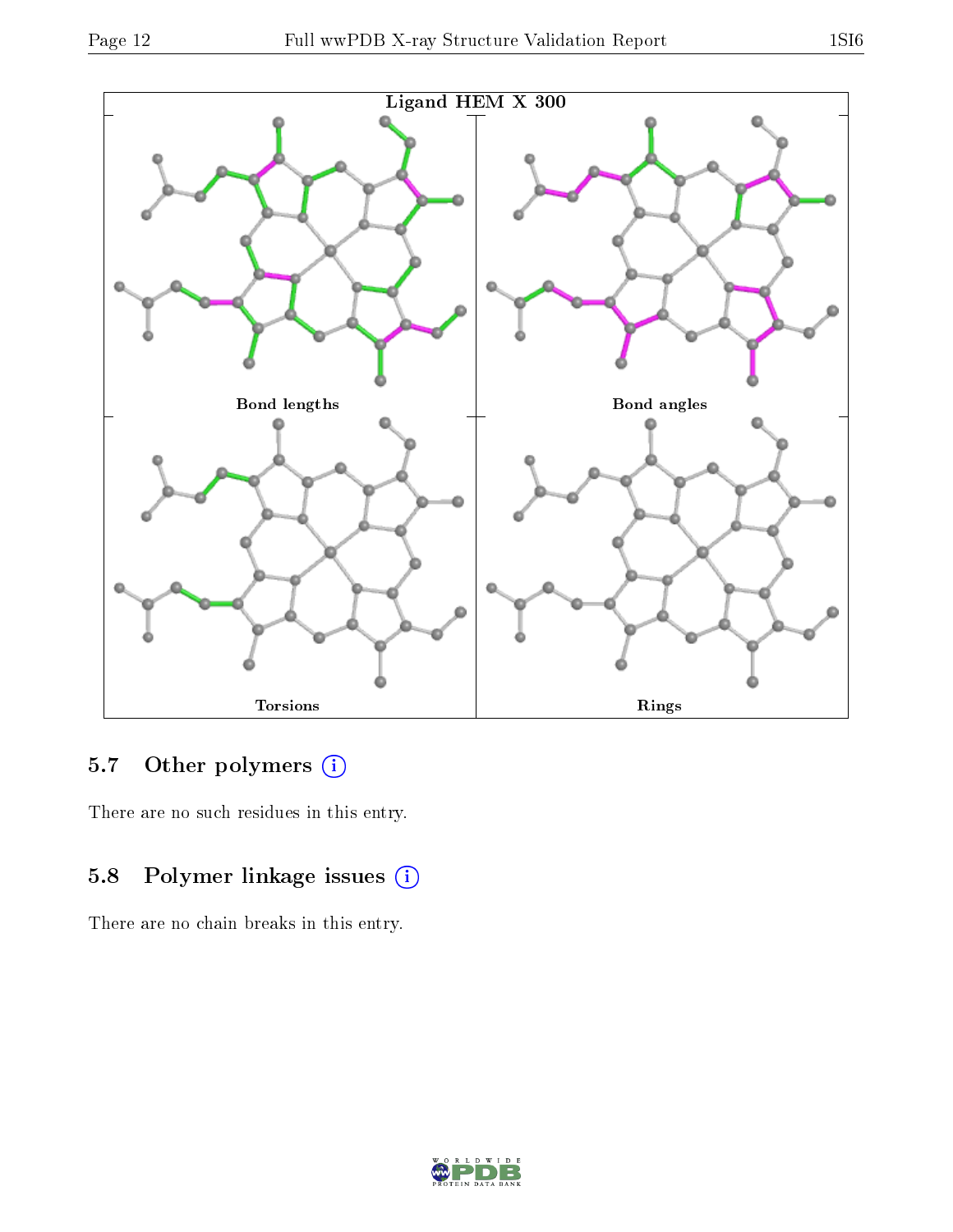## 6 Fit of model and data  $(i)$

### 6.1 Protein, DNA and RNA chains  $(i)$

In the following table, the column labelled  $#RSRZ> 2'$  contains the number (and percentage) of RSRZ outliers, followed by percent RSRZ outliers for the chain as percentile scores relative to all X-ray entries and entries of similar resolution. The OWAB column contains the minimum, median,  $95<sup>th</sup>$  percentile and maximum values of the occupancy-weighted average B-factor per residue. The column labelled ' $Q< 0.9$ ' lists the number of (and percentage) of residues with an average occupancy less than 0.9.

| $^+$ Mol $\,$ Chain $^-$ | Analysed     | $\mathcal{L} <\!\! \mathbf{RSRZ}\!\!>\!\!$ | $\#\text{RSRZ}\text{>2}$           | $\mid$ OWAB(Å <sup>2</sup> ) $\mid$ Q<0.9 |  |
|--------------------------|--------------|--------------------------------------------|------------------------------------|-------------------------------------------|--|
|                          | 280/282(99%) | 0.97                                       | 21 (7%)   14   17   16, 27, 42, 52 |                                           |  |

All (21) RSRZ outliers are listed below:

| Mol            | $Ch\overline{ain}$      | Res             | Type                      | <b>RSRZ</b>      |
|----------------|-------------------------|-----------------|---------------------------|------------------|
| $\mathbf{1}$   | $\overline{\mathrm{X}}$ | 51              | THR                       | 4.8              |
| $\mathbf{1}$   | $\overline{\mathrm{X}}$ | 23              | THR                       | $3.9\,$          |
| $\overline{1}$ | $\overline{\mathrm{X}}$ | $\overline{3}$  | PRO                       | 3.5              |
| $\mathbf{1}$   | $\overline{\mathrm{X}}$ | 282             | <b>LEU</b>                | 3.3              |
| $\overline{1}$ | $\overline{\mathrm{X}}$ | 99              | THR                       | $2.8\,$          |
| $\overline{1}$ | $\overline{\mathrm{X}}$ | 161[A]          | <b>ASP</b>                | 2.8              |
| $\mathbf{1}$   | $\overline{\mathrm{X}}$ | 50              | <b>GLN</b>                | 2.7              |
| $\overline{1}$ | $\overline{\mathrm{X}}$ | 53              | <b>LYS</b>                | 2.6              |
| $\overline{1}$ | $\overline{\mathrm{X}}$ | 18              | <b>HIS</b>                | 2.6              |
| $\overline{1}$ | $\overline{\mathrm{X}}$ | 24              | $\overline{\mathrm{ASN}}$ | $\overline{2.6}$ |
| $\mathbf{1}$   | $\overline{\mathrm{X}}$ | 266             | TYR                       | 2.4              |
| $\overline{1}$ | $\overline{\mathrm{X}}$ | 108             | THR                       | 2.4              |
| $\overline{1}$ | $\overline{\mathrm{X}}$ | 39              | <b>VAL</b>                | 2.3              |
| $\mathbf{1}$   | $\overline{\mathrm{X}}$ | 21              | <b>ALA</b>                | 2.2              |
| $\mathbf{1}$   | $\overline{\mathrm{X}}$ | 162             | PRO                       | $2.2\,$          |
| $\overline{1}$ | $\overline{\mathrm{X}}$ | 265             | <b>ASN</b>                | 2.2              |
| $\overline{1}$ | $\overline{\mathrm{X}}$ | $5\overline{5}$ | <b>GLN</b>                | 2.2              |
| $\mathbf{1}$   | $\overline{\mathrm{X}}$ | 22              | PRO                       | 2.1              |
| $\overline{1}$ | $\overline{\mathrm{X}}$ | 54              | PRO                       | 2.1              |
| $\overline{1}$ | $\overline{\mathrm{X}}$ | 60              | CYS                       | 2.1              |
| $\overline{1}$ | $\overline{\mathrm{X}}$ | 68              | LEU                       | 2.0              |

### 6.2 Non-standard residues in protein, DNA, RNA chains (i)

There are no non-standard protein/DNA/RNA residues in this entry.

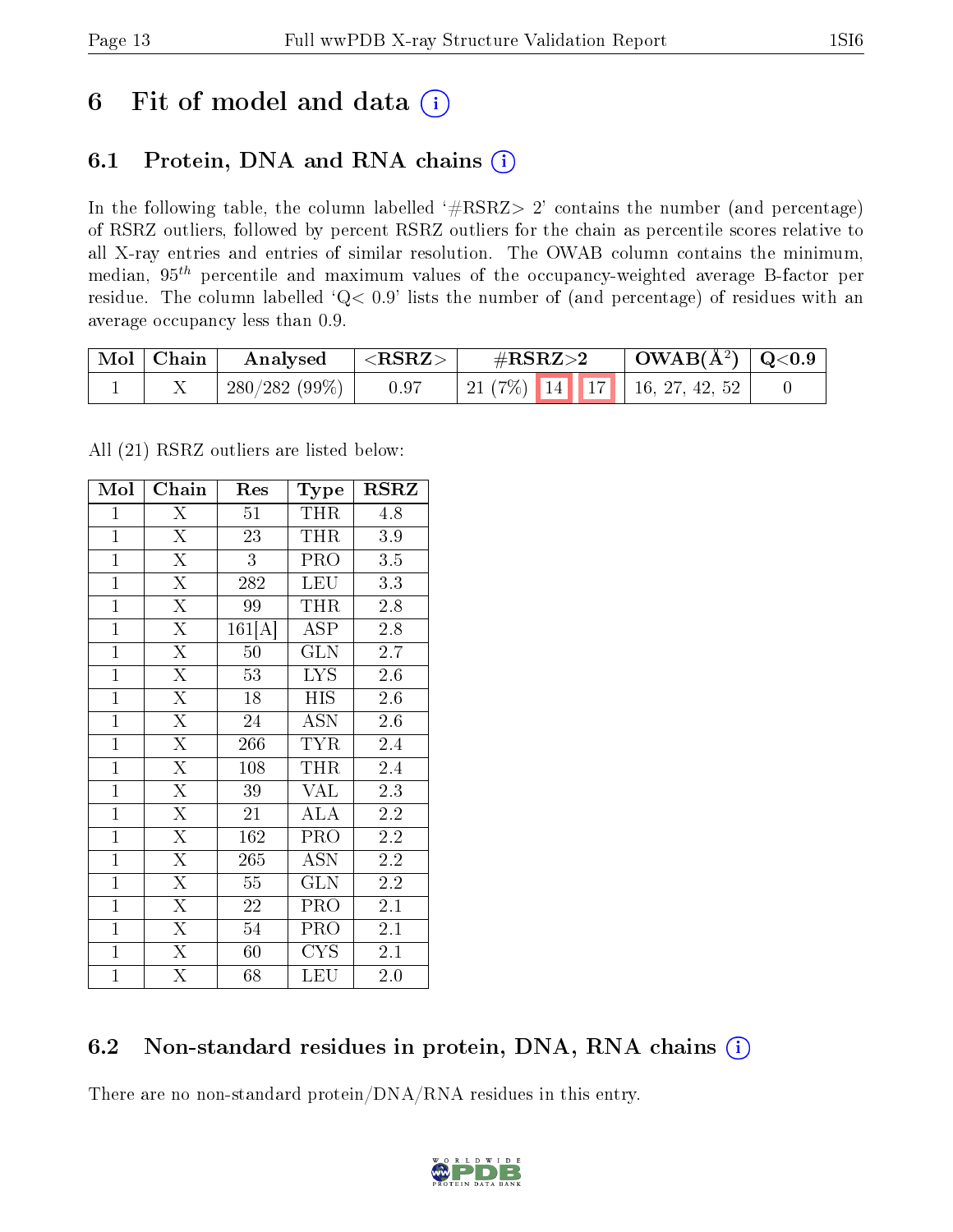#### 6.3 Carbohydrates  $(i)$

There are no carbohydrates in this entry.

#### 6.4 Ligands  $(i)$

In the following table, the Atoms column lists the number of modelled atoms in the group and the number defined in the chemical component dictionary. The B-factors column lists the minimum, median,  $95<sup>th</sup>$  percentile and maximum values of B factors of atoms in the group. The column labelled ' $Q< 0.9$ ' lists the number of atoms with occupancy less than 0.9.

| Mol |     |     |       |      |      | Type   Chain   Res   Atoms   RSCC   RSR   B-factors $(A^2)$   Q<0.9 |  |
|-----|-----|-----|-------|------|------|---------------------------------------------------------------------|--|
|     | CMO | 298 | 2/2   | 0.85 | 0.18 | 31,31,31,35                                                         |  |
|     | HEM | 300 | 43/43 | 0.94 |      | 23, 28, 36, 39                                                      |  |

The following is a graphical depiction of the model fit to experimental electron density of all instances of the Ligand of Interest. In addition, ligands with molecular weight  $> 250$  and outliers as shown on the geometry validation Tables will also be included. Each fit is shown from different orientation to approximate a three-dimensional view.